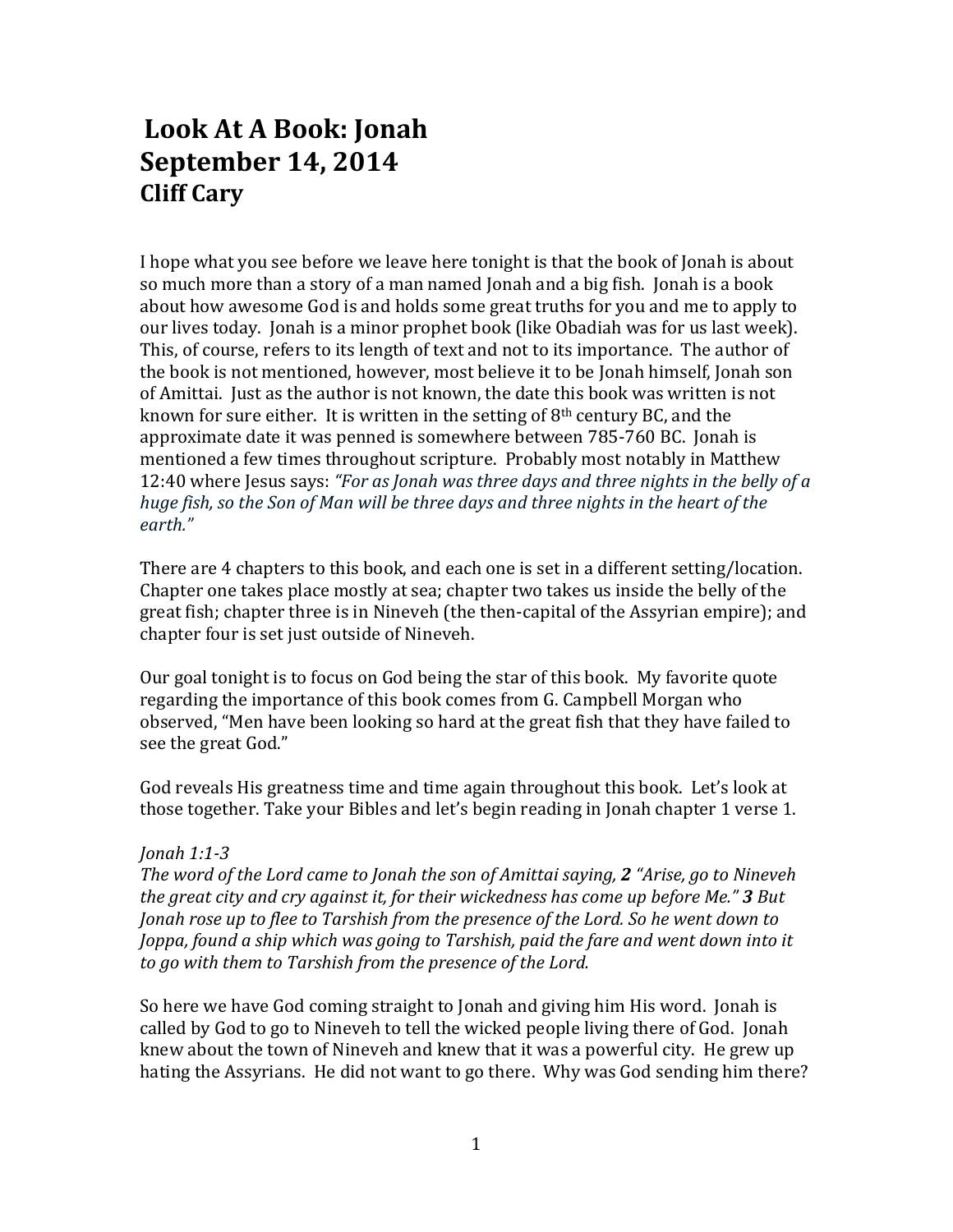Our great God is sending Jonah to talk to the terrible Assyrians. One man is sent in hopes of turning around an entire city.

Jonah just like Moses, Elijah, and Jeremiah before him did not want anything to do with the call God had on their lives. The difference being the others did not feel adequate or worthy to carry out the task and Jonah just wanted to get away and have nothing to do with God's call. So there we read at the beginning of verse 3 that Jonah rose up to flee to Joppa and board a boat to Tarshish. He heard God's call, he knew what was expected of him, and his first reaction was to flee--not only to flee but also to go to Tarshish. Geographically for the time, Tarshish was about as far away from Nineveh as he could get. Traveling to Nineveh would have required him to head eastward over land. Instead, he headed south and west to the coastal city of Joppa.

As we continue on in verse three, we see what we already inferred to be true. The reason that Jonah is running is to flee from the presence of the Lord. Jonah begins running. He sees the presence of God like a cell phone service that sooner or later you can lose. To him, there must be a spot in Tarshish where God cannot find him. You and I are like that, too, aren't we? Maybe God is calling us to do something, or maybe we are convicted of a sin or something we are doing that we know is not right. Instead of facing the challenge or the problem head-on, we begin to flee from our great God. We begin looking for that place where God is not and we will not feel like He is constantly breathing down our neck. When we get uncomfortable our first instinct is to run. This is exactly what Jonah did.

To an extent Jonah's plan was working perfectly. He was able to find a boat going to Tarshish and pay for his journey.

As the journey begins, verse 4 tells us that a storm also begins. It throws the sailors from side to side and the boat is about to break. Then in Jonah 1 verse 5 the sailors were so afraid that "every man cried to his own god." They began throwing cargo over the side to lighten the load. All the while our main man Jonah, who has devised the most brilliant plan to get away from God, is where? Fast asleep. The rocking of the boat from the storm has caused Jonah to blissfully fall asleep not knowing the trouble he is causing.

The captain comes to Jonah, awakens him, and asks for him to cry out to his God. The captain and sailors have cried out to all others--why not try Jonah's God. Can you imagine what Jonah must have been thinking in that moment? When he is woken up and told to call out to the God he is fleeing from. He is practically forced to speak to the same God that he is running from--the God who disrupted his life a few verses earlier with the call to go to Nineveh is brought to the forefront again, and Jonah is forced to have a face-to-face conversation. Talk about a personal predicament. The end of verse nine after the sailors have already cast lots to see who is to blame for this situation. God forces Jonah to out himself. He is forced to say this is who I am and what I believe. He says,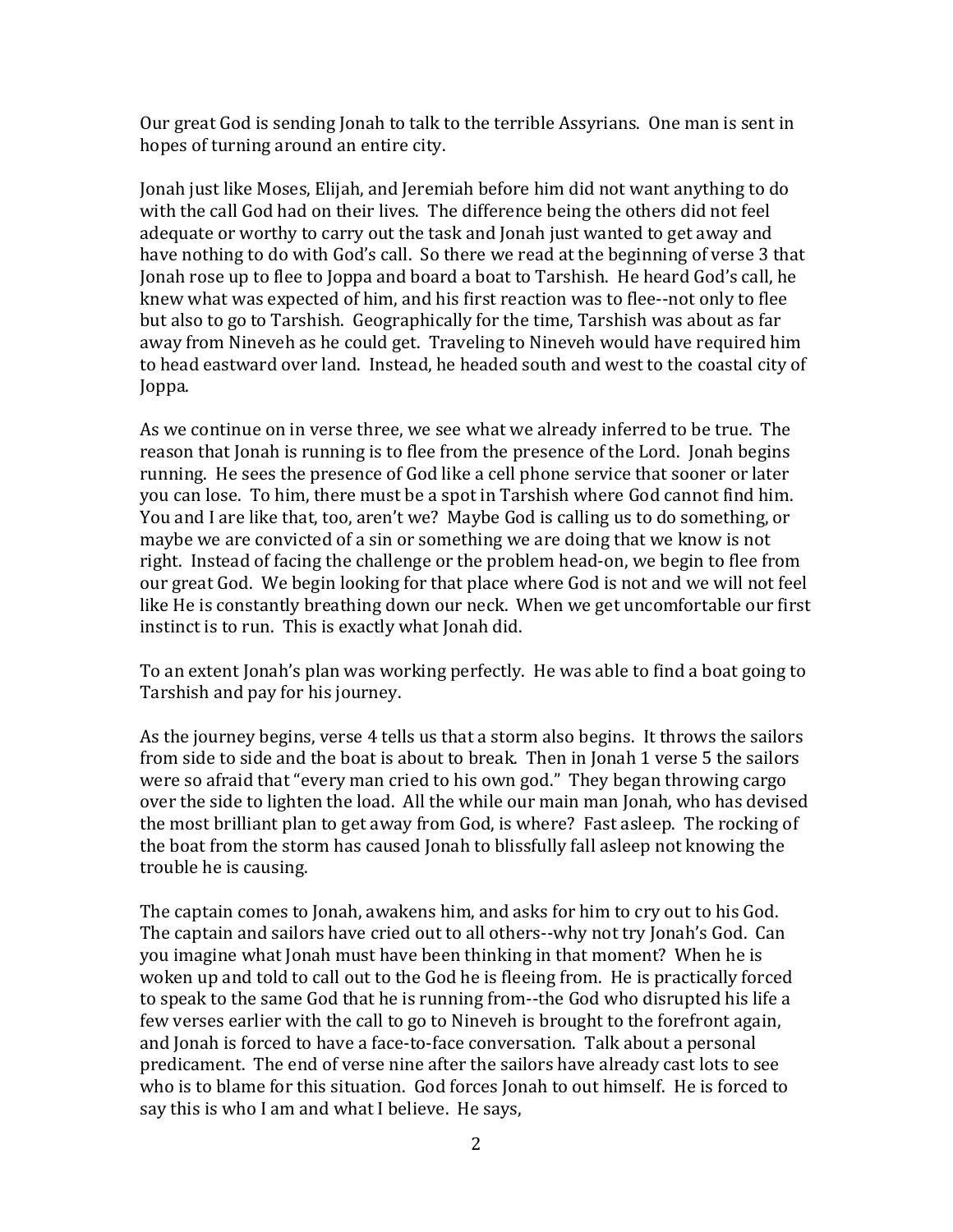*"I am a Hebrew, and I fear the Lord God of heaven who made the sea and the dry land."*

The sailors knew then that Jonah was the reason for the storm. They ask, "How could you do this to us?" Then, in verse 11:

*So they said to him, "What should we do to you that the sea may become calm for us?"—for the sea was becoming increasingly stormy.*

They said you are the reason for this problem, you fix it. What should we do?

*Vs. 12, 13*

*12 He said to them, "Pick me up and throw me into the sea. Then the sea will become calm for you, for I know that on account of me this great storm has come upon you." 13 However, the men rowed desperately to return to land but they could not, for the sea was becoming even stormier against them.*

The sailors get to the point that they do not know what to do. They asked Jonah, and he told them to throw him overboard. They thought surely that is not the answer; we will just take him back. We will drop him off and all of this will be ok. The harder they rowed to shore the bigger the storm became. I see them finally looking back at Jonah and saying, you know what maybe you are right, you have to go.

*Vs. 14* Finds the sailors praying to the Lord of Jonah before they throw him overboard. They see the power of Jonah's God as they begin to pray. Once he is thrown overboard, the storm begins to calm.

Then, read what the sailors do in *vs. 16*. They made vows to God. These men started their journey from Joppa to Tarshish with no idea who this man Jonah was or what god he believed in. By the time they see the power of the God who rules the wind and the waves, they are drawn to Him. You see, the sea here holds two roles. It is an instrument of God's wrath against Jonah's rebellion, but it is also mean of revealing the awesome power of God to the Gentile sailors.

I know you all are on the edge of your seat since I stopped at such a critical point in our story and are wondering what happened to our runaway friend Jonah. We stopped with him being thrown in the water and the sea calming. I will not drag you out any further; read with me in verse 17

I do not know about you, but to me, verse 17 brings more questions than answers. I understand the easiest and ultimate answer is that he was inside the fish for 3 days and 3 nights. But what kind of fish was it? What did it smell like? What did it feel like? The final logical question is, what did he do?

Much of that part is answered in the first 3 words of chapter 2. *Then Jonah prayed*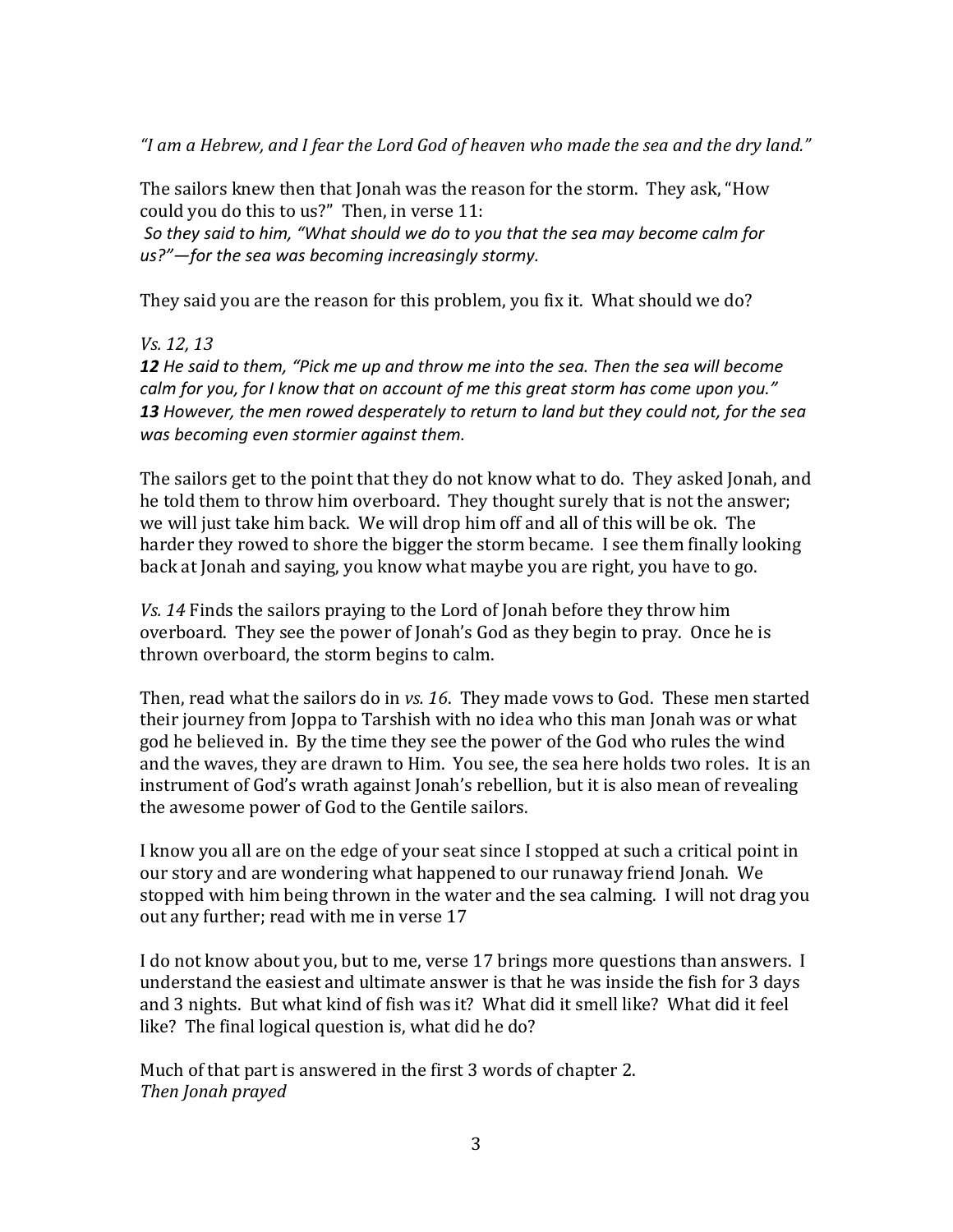So we have at the beginning God giving Jonah a mission (one that he did not like, so he ran from God). Before he knew it, the captain of the boat was forcing him to call out to God, and then God puts him in a place where he has nothing left to do than to pray to Him.

*Jonah 2:5-6* **5** "Water encompassed me to the point of death. *f[lengulfed t deep [ me,* W eeds w ere w rapped around m y head. **6** *"I descended to the roots of the mountains. whis a earth w its bars forever, forever, the pitton have brought up m y life from* 

It is here where Jonah realizes how foolish he was to run from God. He grasps what we have already seen many times over of the greatness of God.

We then come to chapter 2 verses 10. Every elementary boy's favorite verse.

*Jonah 2:10 Then the Lord commanded the fish, and it vomited Jonah up onto the dry land.*

Beginning in chapter 3, we read the exact parallel of what we read in verse 1 of chapter one. God gives Jonah a proclamation to go to the city of Nineveh. Without hesitation, Jonah obeyed our powerful God and went.

*Jonah 3:4-5*

*4 Then Jonah began to go through the city one day's walk; and he cried out and said, "Yet forty days and Nineveh will be overthrown."*

*5 Then the people of Nineveh believed in God; and they called a fast and put on sackcloth from the greatest to the least of them.*

Jonah was finally faithful to God, and verse 5 tells us that the people of Nineveh believed. The Ninevites not only believed in a great God, but also they knew of how great God could be. They put on sackcloth-- not only on themselves, but also on their animals. The king of Nineveh led by example in hopes of saving his people. The sackcloth allowed the people to express their grief in a tangible way for all to see--including God.

Then we come to verse 10.

*Jonah 3:10*

*10 When God saw their deeds, that they turned from their wicked way, then God relented concerning the calamity which He had declared He would bring upon them. And He did not do it.*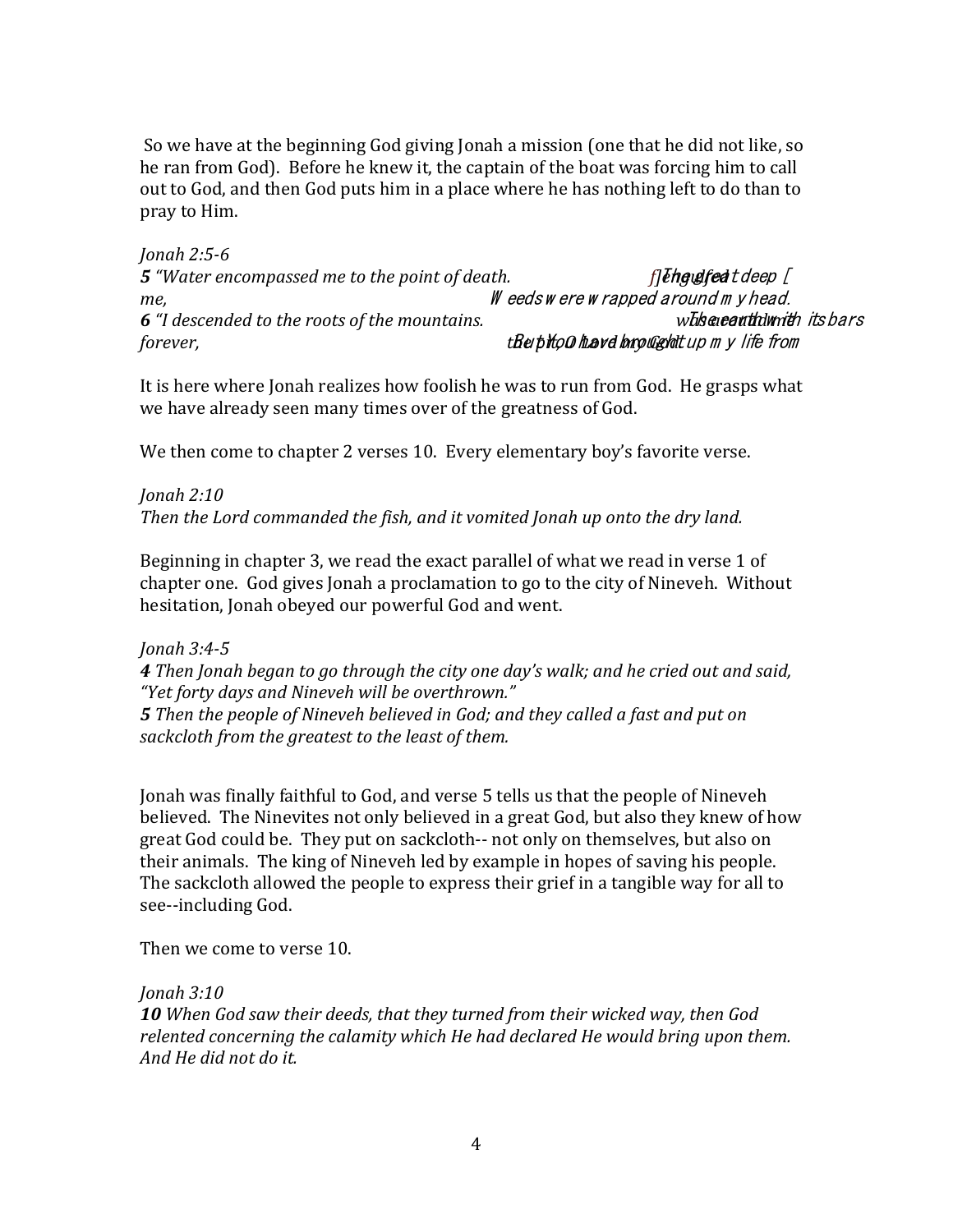Talk about a big God. God had said that any nation on which He had pronounced judgment would be saved if it repented. God forgave Nineveh, just as He had forgiven Jonah. The purpose of God's judgment is correction, not revenge. He is always ready to show compassion to anyone willing to seek Him.

God had mercy on the people of Nineveh. God showed His power through how He was able to control His wrath through grace. The people turned to God, and I love the end of verse 10 "And He did not do it".

Now, this is where we think the book of Jonah should end. And the book would be a lot easier if it did end here. But it doesn't. In fact, **we have not yet reached the main point of the book**. Let's pick up the storyline in the first verse of chapter 4.

## *Jonah 4:1-5*

*But it greatly displeased Jonah and he became angry. 2 He prayed to the Lord and said, "Please Lord, was not this what I said while I was still in my own country? Therefore in order to forestall this I fled to Tarshish, for I knew that You are a gracious and compassionate God, slow to anger and abundant in lovingkindness, and one who relents concerning calamity. 3 Therefore now, O Lord, please take my life from me, for death is better to me than life." 4 The Lord said, "Do you have good reason to be angry?"5 Then Jonah went out from the city and sat east of it. There he made a shelter for himself and sat under it in the shade until he could see what would happen in the city.*

This is where we become even more confused about this man named Jonah. Jonah himself was a recipient of God's mercy, and yet he complains about the mercy that the Lord has dispensed to the Assyrians. Jonah thought that the salvation He has should not be freely given to the wicked pagans of Nineveh. Oh how quickly Jonah has forgotten how we arrived there. We are this way too aren't we? Judging others we think are less than ourselves. Jonah said, "Look at me, I am a messenger of God. I had to be thrown off a ship and live inside a whale, but I did what God asked me to do. Those terrible people over there, those people of Nineveh have wanted nothing to do with God. But now, now they turn to him?"

So after Jonah complains about it what does he do? Well it says he went out east of the city found a good place to sit and wanted to see what God was going to do. He wanted a front row seat for whatever was going to happen.

The great God who appointed a storm to get Jonah's attention, and a great fish to swallow Jonah and change his course, then appointed a plant to grow beside Jonah and give him shade from the heat. Then God appointed a worm to eat the plant. And the plant withered and died. God then appointed the sun and the wind to beat down on Jonah.